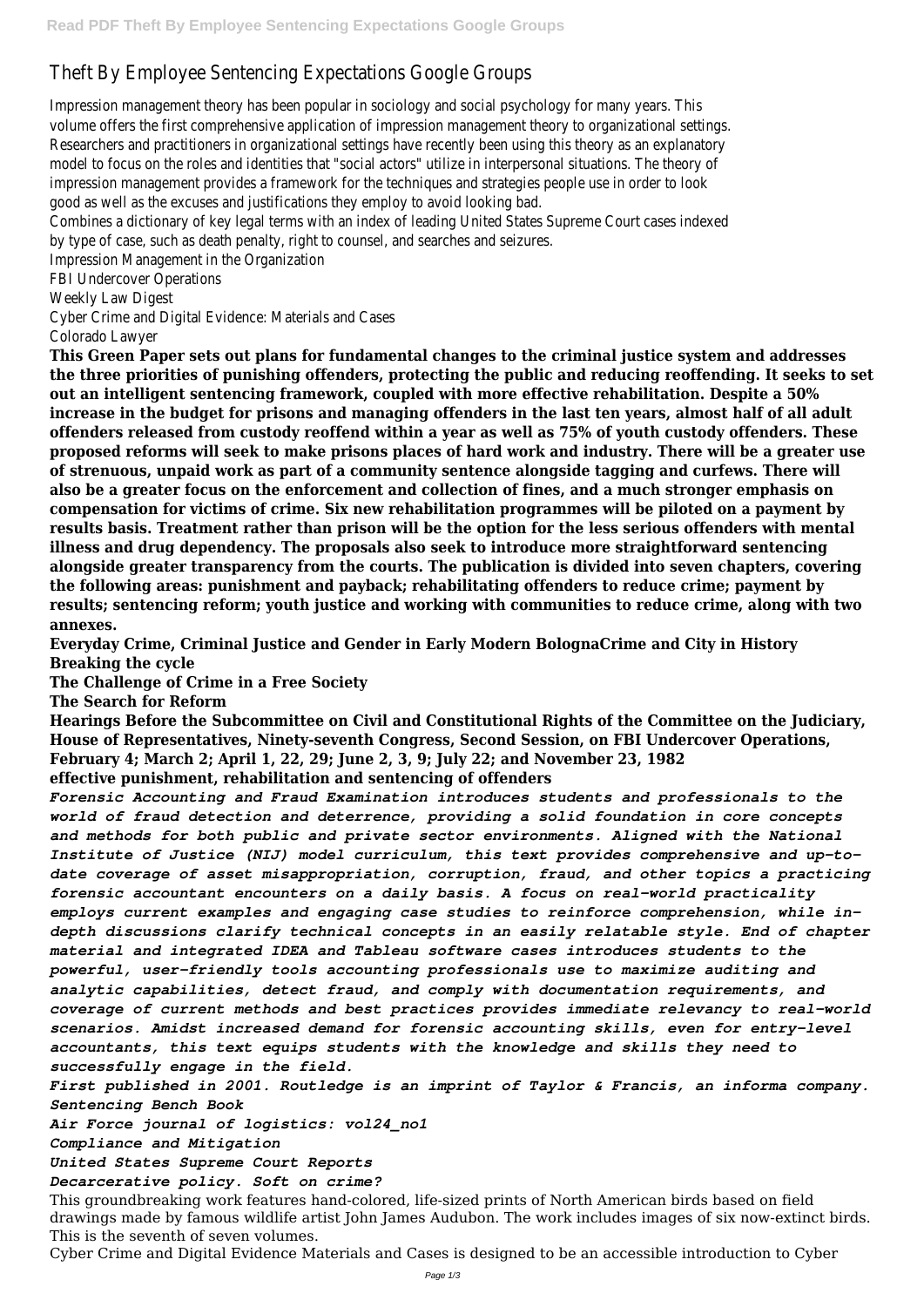Crime and Digital Evidence. The title illuminates two significant aspects of this book. First, cyber crime is only a subset of a much broader trend in the criminal area, which is the use of digital evidence in virtually all criminal cases. Hence, it is important to understand the legal framework that regulates obtaining that increasingly used and important evidence. Second, this book provides a broader framework than an endless stream of cases offers. Law students deserve the broader context and, hopefully, will get some of it with this book. Here is a summary of the topics covered throughout the twenty chapters in this exciting new book: • Obtaining Digital Evidence • Fourth Amendment Applicability: "Inside the Box" • Competing Views of the Nature of Digital Evidence Searches • Warrants for Digital Evidence: Particularity Claims and Broad Seizures • Search Execution Issues • Consent Searches: Compelling Disclosure of Passwords • Cell phones, Other Mobile Digital Devices, and Traditional Fourth Amendment Doctrine Permitting Warrantless Searches • Seizures of Digital Evidence • Searches at the International Border • Fourth Amendment Applicability to Networks and the Internet • Statutory Regulation of Obtaining Data • Obscenity and Child Pornography • Policing the Internet for Crimes Involving Exploitation of Children • Property Crimes and Computer Misuse • Computer Specific Crimes: Unauthorized Access, Fraud, and Damage • Intellectual Property Theft • Spyway, Adware, Malware, Phishing, Spam and Identity-Related Crime • Other Crimes Against Persons (Cyberbullying, Threats, Stalking) • Sentencing Professors and adjunct professors may request complimentary examination copies of LexisNexis law school publications to consider for class adoption or recommendation. Please identify the book(s) you wish to receive, provide your institutional contact information, and submit your request here. This eBook features links to Lexis Advance for further legal research options.

Report of the United States Attorney for the District of New Jersey to the Attorney General

Resource Material Series

Computer Law Reporter

Banks on Sentence

How to Succeed in Professional Services

*Examine the practical structure and function of today's legal system from the perspective of the professional business practitioner with Meiners/Ringleb/Edwards' popular THE LEGAL ENVIRONMENT OF BUSINESS, 14E. This edition highlights law and regulatory areas of the legal environment that are most relevant and important in business today. This edition's traditional case focus is updated with almost 40% new cases to reflect today's legal changes. Court cases summarize background facts and present case decisions in the words of the courts, but the authors have carefully edited cases to focus only on key issues relevant to understanding the legal reasoning. You examine a range of legal topics with businessspecific examples and meaningful cases that direct your attention to key points of law. Important Notice: Media content referenced within the product description or the product text may not be available in the ebook version.*

*Law Enforcement, Policing, & Security*

*The Legal Environment of Business*

*A Discussion*

*Punishment & Sentencing*

*How to Detect and Prevent Business Fraud*

## *Forensic Accounting and Fraud Examination*

Seminar paper from the year 2012 in the subject Law - Criminal process, Criminology, Law Enforcement, grade: 1,7, Swansea University (College of Law), course: Gender, Crime and Criminal Justice, language: English, abstract: When it comes to sentencing offenders, the general public is quick to demand the highest possible sentencing available, and tends to focus on retaliation and public security rather than resettlement. Prison sentences are seen as the default solution for all kinds of offenders, and prison is often considered a place which best addresses the needs of both offenders and the general population. Yet, prisons are overcrowded, expensive and proven to produce high reoffending rates – and they are definitely not the best option everyone. Alternative models, such as community sentences, on the other hand, have a reputation of being too 'soft' on criminals, i.e. not meeting the public's expectations in terms of punitiveness, and its effectiveness is often doubted. Rather than interpreting 'soft on crime' in the sense of public perception, I will relate this to its effectiveness in terms of reoffending rates. In the following I would thus like to analyse in how far a decarcerative policy in respect of female offenders might help address the special needs of female offenders better and, thus, help stop them from reoffending. I will first focus on them make-up of the women's prison population, then turn to the situation of women in prison in order to tie this in with reoffending rates, and finally point out some ways to improve the current situation. Key Skills for Professionals will help you understand and develop the skills you need to be truly professional in a fiercely competitive environment. The areas covered in this book are useful not only to those qualifying for a profession but also for those people who are already working in a professional services business. Practising and demonstrating these skills effectively will help you in your day-to-day work, and could enhance your career progression. Based on their knowledge, experience and expertise, the authors first explain the theory and applicability of each skill area and then provide practical and realistic advice as to how to apply those skills in the working environment on a daily basis. Each chapter explains appropriate management tools and theories in plain language using practical exercises, realistic and relevant case studies and tools for analysing self-awareness, communication styles, financial and commercial awareness and effective writing. The book also contains useful summaries and ideas for further reading. Hearing Before the Subcommittee on Courts and Intellectual Property of the Committee on the Judiciary, House of Representatives, One Hundred Fifth Congress, First Session ... September 11, 1997 Federal Sentencing and Forfeiture Guide The Criminal Law Reporter

West's Louisiana Statutes Annotated: Revised statutes

The American Dictionary of Criminal Justice

**This report of the President's Commission on Law Enforcement and Administration of Justice -- established by President Lyndon Johnson on July 23, 1965 -- addresses the causes of crime and delinquency and recommends how to prevent crime and delinquency and improve law enforcement and the administration of criminal justice. In developing its findings and recommendations, the Commission held three national conferences, conducted five national surveys, held hundreds of meetings, and interviewed tens of thousands of individuals. Separate chapters of this report discuss crime in America, juvenile delinquency, the police, the courts, corrections, organized crime, narcotics and drug abuse, drunkenness**